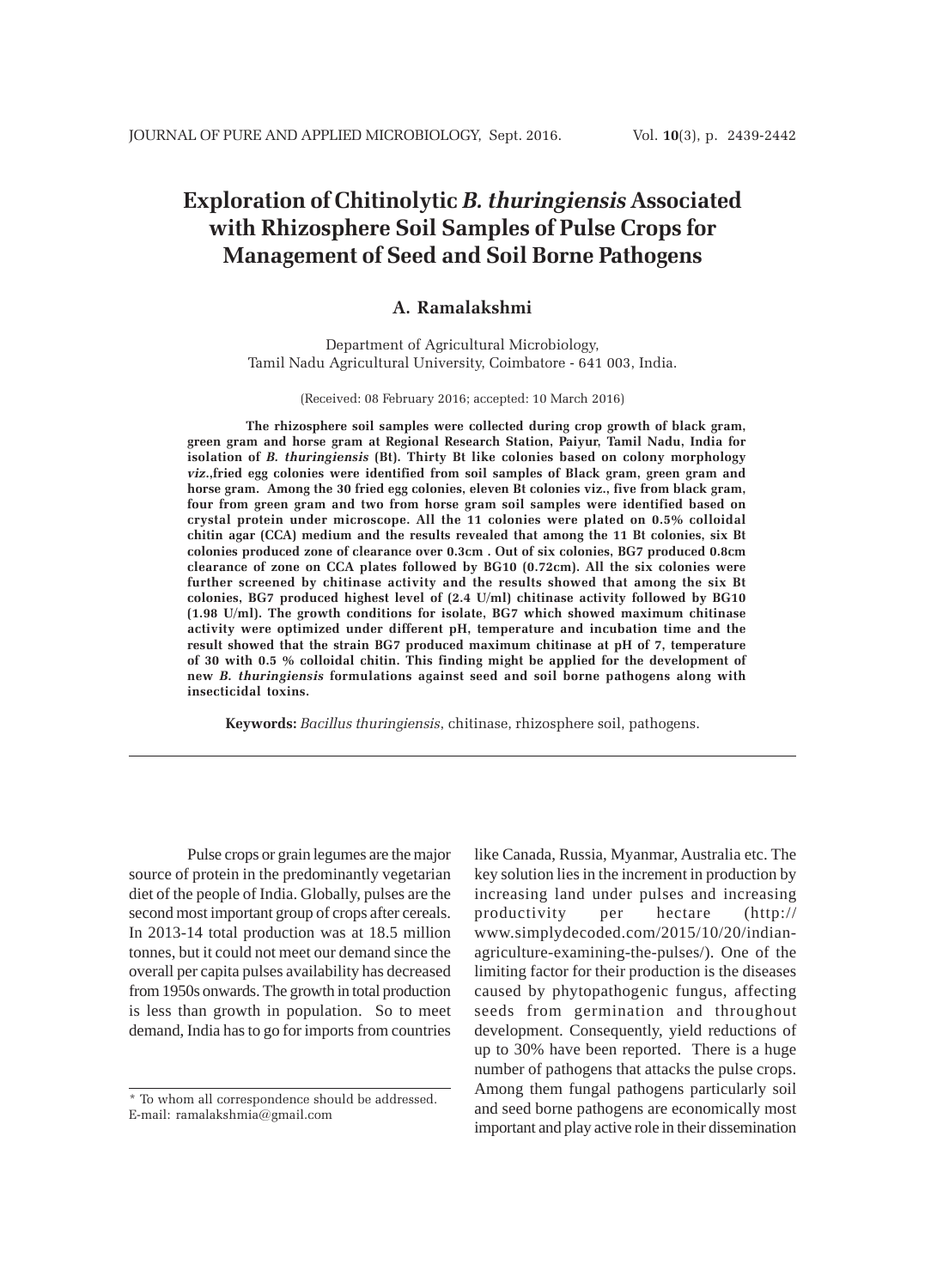distribution and annual recurrence. Among the various diseases, *Pythium sp., Sclerotinia sp. Rhizoctonia sp and Fusarium sp* attacks all crops in all zones (Chaudhary *et al*., 2007).

Fungicides have commonly been used; however, pathogen resistance has developed and also harmful for man and the environment. Recently, the use of biological control has increased. Chitinolytic microorganisms have been suggested for the control of some fungi. *Serratia marcescens* chitinase reduced the incidence of disease in bean seeds caused by *Sclerotium rolfsii* (Ordentlich *et al*., 1988); *Aeromonas caviae* controlled the infection caused by *Rhizoctonia solani* and *Fusarium oxysporum* in cotton (Inbar and Chet 1991). Chitinase from different *Actinomycetes* has also produced inhibition of phytopathogenic fungi in cotton, rice, soybean, and tomato. The interest of *B. thuringiensis* as a control agent has focused on the Cry proteins acting as the most successful microbial bioinsecticide. However, Barboza-Corona *et al*., (1999) carried out the isolation of chitinolytic strains of *B. thuringiensis* using colloidal chitin as a substrate. They proposed that Cry proteins and chitinase from the same bacterial species could have synergistic effects in increasing *B. thuringiensis* insecticidal activity*.* However, the potential of *B. thuringiensis* chitinase might be expanded toward the control of other plant pathogenic fungi. Escudero-Abarca *et al*., (1998) pointed out the potential use of the chitinase from *Bacillus thuringiensis* var *israelensis* in the protection of bean seeds infested with phytopathogenic fungi. Several reports have described selection and characterization of chitinolytic *B. thuringiensis* strains (Barboza-Corona *et al*. 1999). Ramirez, *et al*., (2004) reported that when soybean seeds were infected with *S. rolfsii*, germination was reduced from 93% to 25%; the addition of *B. thuringiensis* chitinase (0.8 U/ mg protein) increased germination to 90%. Hence the present study is aimed to isolate and screen the *B.thuringiensis* for its chintinolytic activity against major diseases of pulses.

### **MATERIALS AND METHODS**

The soil samples were collected from rhizosphere soil samples of black gram, Green gram and horse gram at RRS, Paiyur for isolation of *B.*

J PURE APPL MICROBIO*,* **10**(3), SEPTEMBER 2016.

*thuringiensis*. For each crop, the rhizosphere soil samples were collected from ten different location and pooled together. All the soil samples were collected aseptically from top to a depth of 2-3 cm after scrapping off the surface material with a sterile spatula. The soil samples are stored in sterile containers. *Bacillus* like colonies were isolated from soil samples and stained with Coomassie Brilliant Blue stain to observe the presence crystalline inclusions under microscope as per the method described by Ramalakshmi and Udayasuriyan, (2010). The isolates with crystalline inclusions were further plated on 0.5% colloidal chitin agar (CCA) medium for chitinolytic activity. The isolates showing inhibition zone on agar plates were further screened for chitinase activity based on colorimetrically by detecting the amount of Nacetyl glucosmine released from the colloidal chitin substrate. The growth conditions, *viz*., different pH, temperature and incubation time for promising isolate, BG7 which showed maximum chitinase activity were optimized for maximum chitinase production as per the method described by Shanmugaiah *et al*., (2008).

#### **RESULTS AND DISCUSSION**

Bacillus thuringiensis (Bt) like colonies are white to off white colour, slightly raised elevation, spread out and seems to fried egg on plate (Smith and Couche, 1991 and Mane *et al*., 2015). In the present study, thirty Bt like colonies were identified on agar plates from soil samples of Black gram, green gram and horse gram. Further these colonies were stained with Coomassie Brilliant Blue stain and observed under bright filed microscope for the presence of crystalline inclusions. Initial identification of Bt is mainly based on the presence of crystalline inclusions. Rampersad and Ammons, (2005) stated that bright field microscopy is more useful than phase contrast microscopy for high throughput evaluation of bacterial colonies for the presence of crystals and also for identification of small crystals. Out of thirty colonies, eleven colonies showed bipyramidal or bipyramidal with cuboidal crystalline inclusions (Fig 1). The remaining nineteen colonies were negative for the presence of crystalline inclusions.

Many strains of *Bacillus* are known to produce chitinolytic enzymes during their growth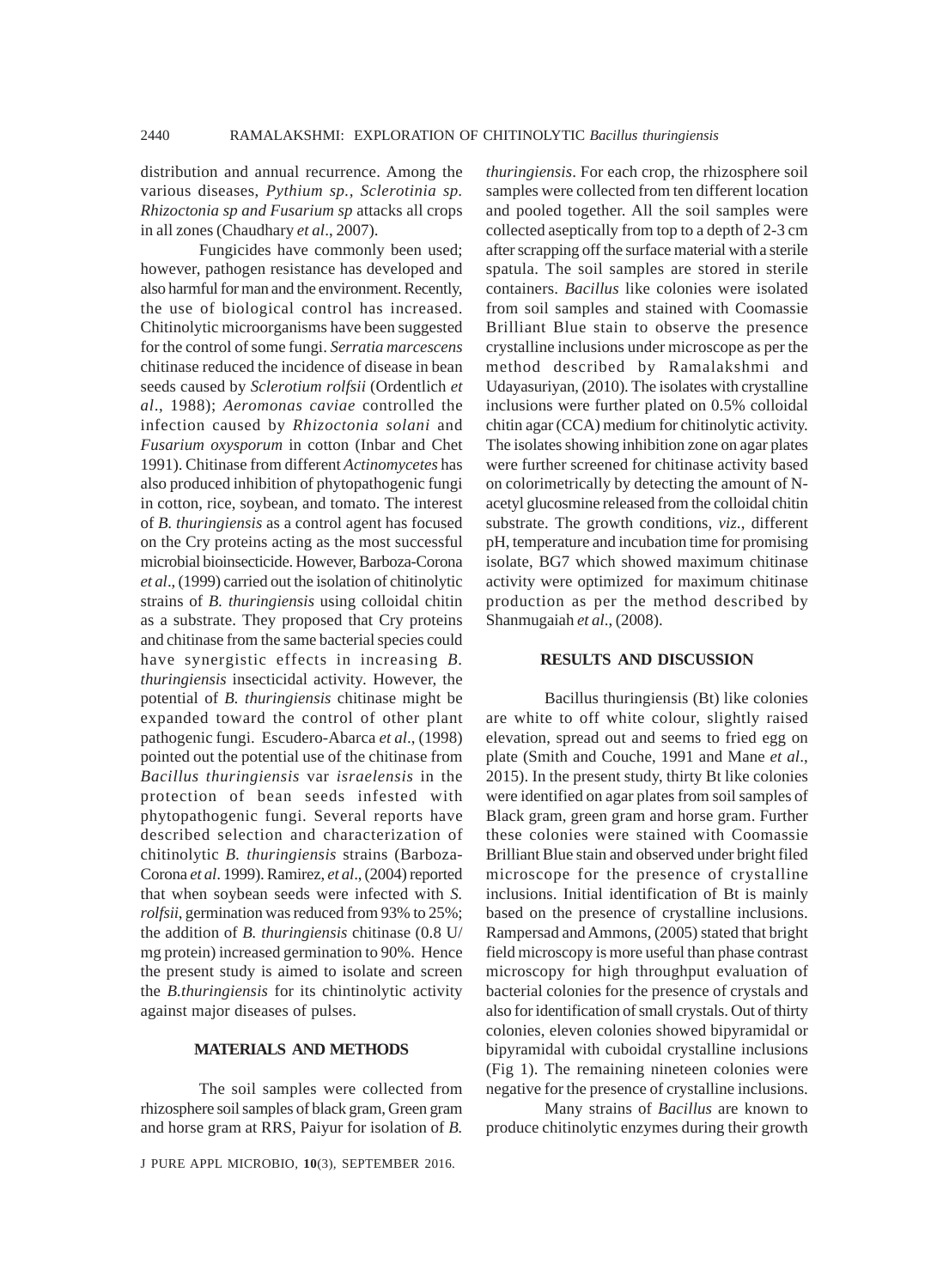including *B. thuringiensis* (Wen et al., 2002; Driss et al., 2005; Waldeck et al.,2006; Chang et al., 2007). In the present study. All the 11 colonies were plated on 0.5% colloidal chitin agar (CCA) medium and the results revealed that six out of 11 Bt colonies produced zone of clearance over 0.3cm . Out of six colonies, BG7 produced 0.8cm clearance of zone on CCA plates followed by BG10 (Table 1). All the six colonies were further screened by chitinase activity based on colorimetrically and the results showed that among the six Bt colonies, BG7 produced highest level of (2.4 U/ml) chitinase activity followed by BG10 (1.98 U/ml) (Table 1). The isolate, BG7 which showed maximum chitinase

| Isolate<br>name | Gram<br>reaction | Crystalline<br>inclusions | Diameter of the<br>zone of clearance (cm) | Chitinase<br>activity $(U/ml)$ |
|-----------------|------------------|---------------------------|-------------------------------------------|--------------------------------|
| BG3             | Positive         | Bipyramidal               |                                           | $\overline{\phantom{a}}$       |
| BG6             | Positive         | Cuboidal                  | 0.26                                      | 0.92                           |
| BG7             | Positive         | Bipyramidal + Cuboidal    | 0.52                                      | 2.40                           |
| BG8             | Positive         | Bipyramidal + Cuboidal    |                                           | $\overline{\phantom{a}}$       |
| BG10            | Positive         | Bipyramidal + Cuboidal    | 0.24                                      | 0.88                           |
| GG1             | Positive         | Bipyramidal               | -                                         | $\qquad \qquad -$              |
| GG2             | Positive         | Bipyramidal+Cuboidal      | 0.46                                      | 1.98                           |
| GG3             | Positive         | Bipyramidal               | 0.28                                      | 1.02                           |
| GG12            | Positive         | Bipyramidal+Cuboidal      | 0.22                                      | 0.82                           |
| HG5             | Positive         | Bipyramidal+Cuboidal      | ٠                                         | $\overline{\phantom{0}}$       |
| HG7             | Positive         | Cuboidal                  |                                           |                                |

**Table 1.** Characterization of Bacillus thuringiensis for chitinase activity



**Fig. 1.** Crystalline inclusions of the new isolates of Bacillus thuringiensis (BG7)

activity were further inoculated into broth and incubated under different pH, temperature and incubation time for maximum chitinase production. The result showed that the strain BG7 produced maximum chitinase at pH of 7 compared to other pH tested (Fig 2). Among the different temperature of  $25^{\circ}$ C,  $30^{\circ}$ C,  $35^{\circ}$ C,  $40^{\circ}$ C and  $45^{\circ}$ C tested, incubation under 30°C showed maximum chitinase activity of 2.5U/ml (Fig 2). Addition of colloidal chitin at 0.5% and above induced the maximum chitinase production in *Bacillus* sp. NCTV2 (Wen et al., 2002). The pH of the culture medium is playing



**Fig. 2.** Optimization of chitinase production by BG7 under different pH and temperature

J PURE APPL MICROBIO*,* **10**(3), SEPTEMBER 2016.